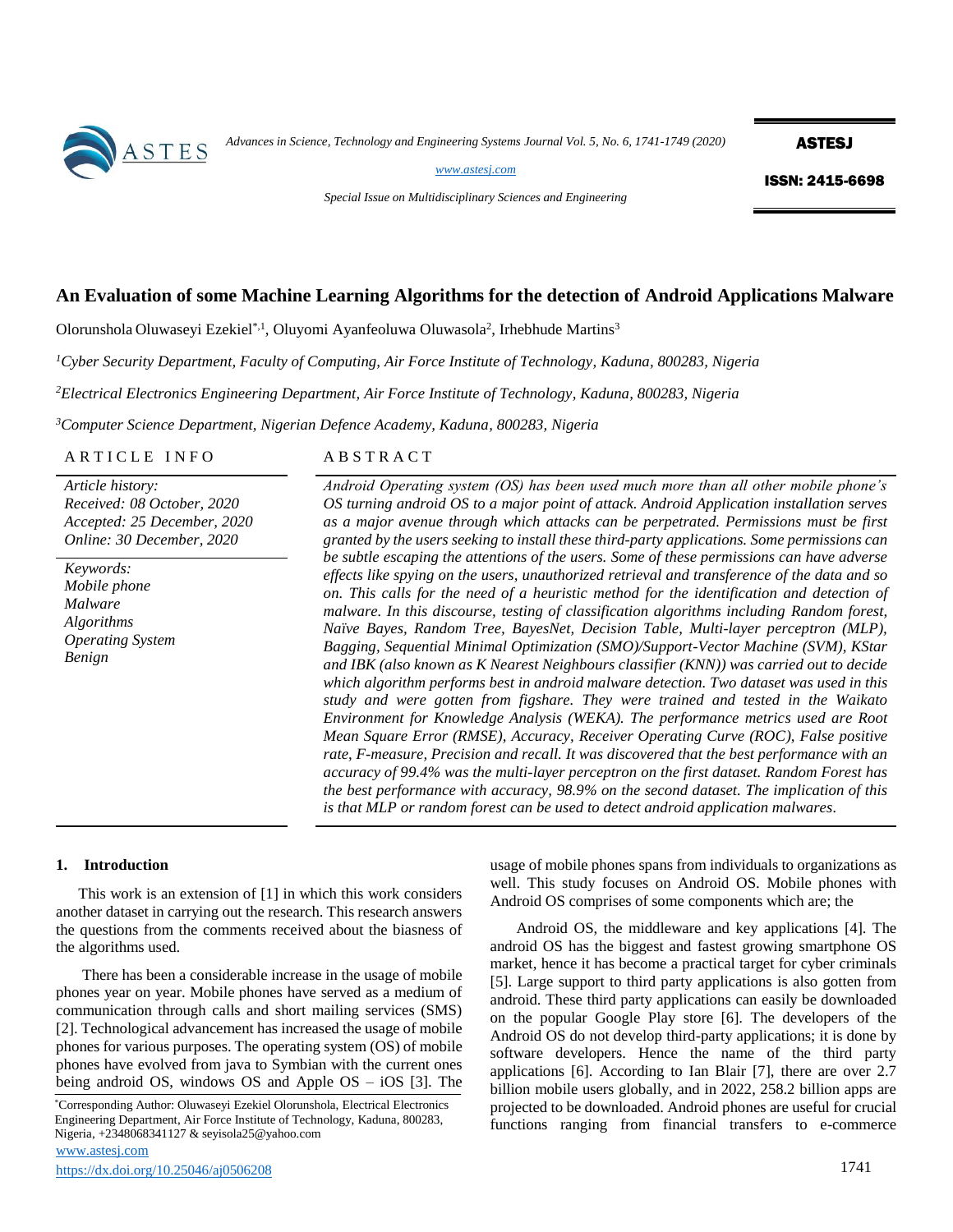transactions (goods payments) and so on [8]. It also allows other features, such as photo editing, game play, social media and messaging, internet searching, typing, listening, reading, and so on. Any of all these procedures are feasible due to the implementation of third-party apps.

The growth of android application malware has been made possible by the free application market for the Android OS [9]. The most severe and important threat to the Android OS arises as a result of malicious applications especially from unauthorized applications market that can easily be installed on any phone [9]. Android applications depend on users to grant permission to work optimally. Such permissions can forewarn users to the applications' secrecy and/or security [10]. Android malware can impersonate a legitimate program, but with intrusive permissions for which an agreement is required from the users before installation can be done  $[10]$ . The malware executes activity(s) that are malicious through these permissions. SMS spy pro is an example, masking itself as a tip calculator but forwarding all sent SMS and received SMS by the user to a third party [11]. Android malware can access and steal user data such as browsing history, SMS, location of GPS, phone records, e-mails, other application information (Like Facebook log-in details) and more [12]. Tasks such as snapping and sending photographs, sending unauthorized e-mails, conducting bank transfers without user awareness can also be executed [2]. The degree to which both malicious and innocuous applications can execute their functions is primarily dependent on the form of permissions that users grant them.

Considering the sensitivity of the data that can be colleted from users via the malwares combined with the kind of damage that can be done by these malwares (for example, spying, identity theft, extortion, logic bomb) [13], these malwares need to be identified effectively. Due to zero-day attacks, the conventional malware detection techniques that uses the malware signature to store them in a repository has proved to be ineffective [9]. Zero-day attacks are based on new flaws found by cyber attackers that the creator is unaware of and thus has not issued a patch [14]. Therefore, until the developers are aware, the attackers make the most of these vulnerabilities. Android malware with its corresponding permission requests must be found [9]. This study is focused on Olorunshola and Oluyomi's recommendations in [1]. An evaluation of the classification algorithms with regard to their performance in the identification of malicious software based on their manifested permission, command signature, API call signature and intents, is the aim of this study. This study aims to verify the conclusions drawn by Olorunshola and Oluyomi by training and testing the algorithms with additional datasets in this research. Two android datasets based on manifest permission, command signature, API call signature and intent are obtained from figshare created by Yerima in [15] to achieve this aim. The algorithms are trained and tested On the datasets. The remaining portion of this work is structured as follows: review of literature, methodology, result and discussion, conclusion and future work.

## **2. Literature Review**

# *2.1. History of Android*

Android was created using the name of Android Inc company by Rich Miner, Nick Sears, Chris White, and Andy Rubin in 2003 [16]. Android began as a camera OS intended to enhance connectivity between personal computers (PCs) and cameras, allowing communication wireless between cameras and PCs. After a couple of months of the company's formation, the OS was adapted towards making mobile cell phones smarter [17]. Android was purchased by Google in August 2005. Android OS was created using the Linux kernel to make it free for mobile phone manufacturers [16,18]. The first version of Android OS (version 1.0) was released in November 2007, and the novel Android handset, T-Mobile, was deployed in September 2008. While it has a lot of feedback and appraisal, it ran with Android 1.0 OS, and it has other Google apps such as play store, charts, YouTube, etc. built on it. [16,18]. As the year passes by, android OS has evolved into improved models. Android 10 is the latest edition of Android, launched in September 2019 [19, 20].

The stack layers of Android apps contain applications, application framework, libraries and the Linux kernel, with each layer closely incorporated to offer stronger smartphone applications. Interoperability has also been provided for to make it easier for design developers to work and develop their applications at a cost-friendly level [4]. It made it possible for anyone to obtain due to the open source nature of the Android framework thus growing its users over the years. Android sales stood at 115 million units in 2011, and Android OS accounted for around 52.5 percent of the overall number of mobile phones [21]. The Apple App Store reportedly has 2.2 million applications [7]. Recently, about 68.71 percent of people use android OS while 29.60 percent use iOS, 0.30 percent use Windows devices, while 0.06 percent use Symbian, according to Kavinya, Priya, & Deebika in [22]. The heavy use of android OS is attributed to several factors that include the reduced price relative to iOS, open source enabling third-party software installation unlike iOS. The sum total of applications available in the Android store (play store) as of 2017 was around 2,800,000 [22]. In March 2018, the applications in the play store crossed 3.600,000 [23].

## *2.2. Security in Android*

IOS as a closed framework that offers more data protection and is more pristine than Android which is an open source. In the play store, developers can host the applications they have built giving rise to Android vulnerabilities [22]. The security enhancements in Android were clarified by Enck, Ongtang, & McDaniel in [24]. They are public vs. private components, components open implicitly, permission for broadcast intent, permission for content provision, secure APIs, service hooks, pending intents, permission protection level, URIs permission. Security refinements such as these, aid the protection of the data of users from manipulation and abuse.

## *2.3. Android Malware*

The skill to debone the code used in the development of Android applications and the open source nature of the applications also enabled the easy encoding of malicious codes and increased number of attacks [25]. In [26], Networks recorded that mobile malware rose to 155 percent in 2011, with a rise of 614 percent from March 2012 to March 2013, of which 92 percent of the malware is Android. When android devices are upgraded to the latest OS, about 77 percent of threats to android can be eliminated.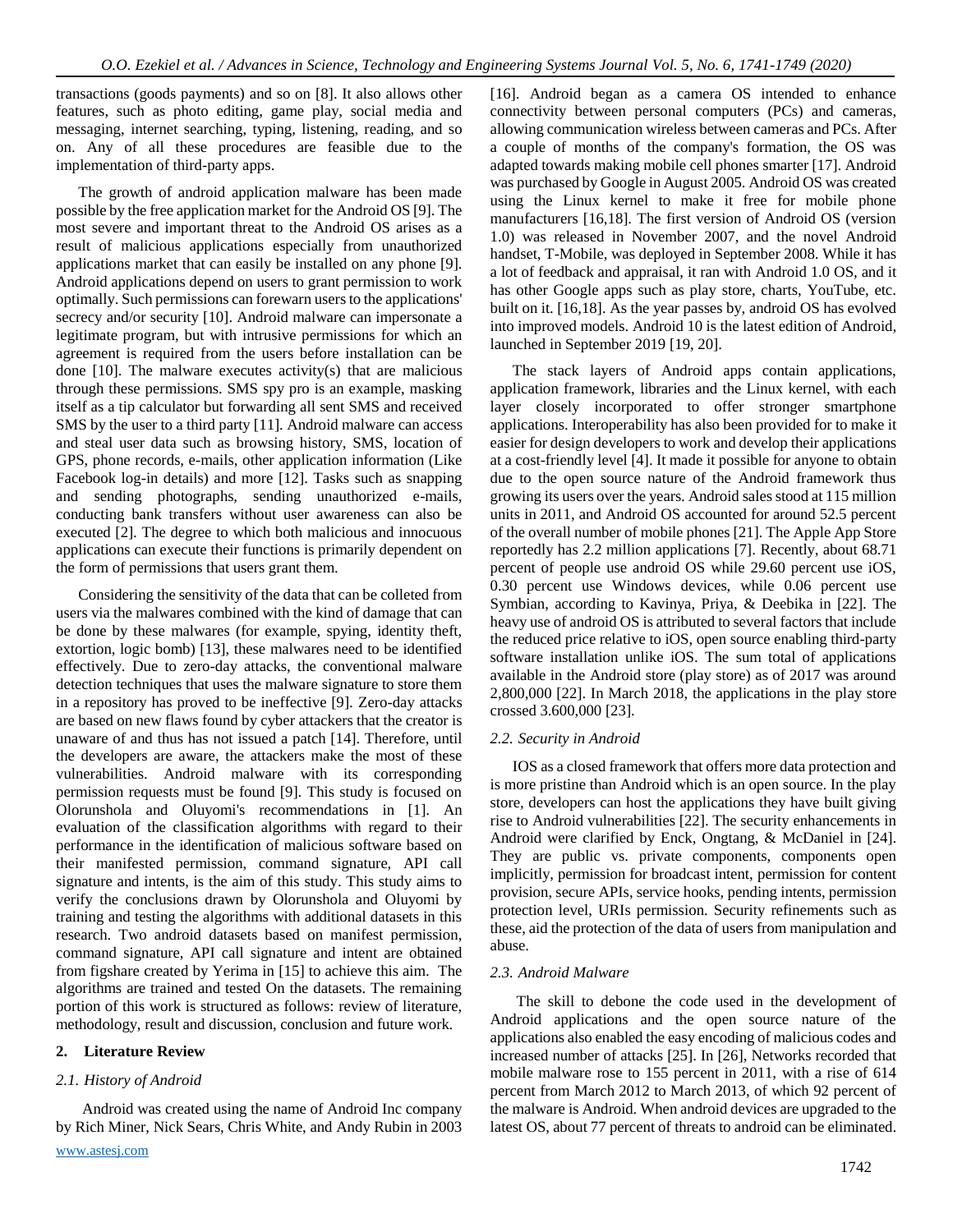Just one threat infected about 5,000 devices in the third quarter of 2018. This accelerated through phishing using download and installation of a voice message application that is fake thereby sends all the user's data to a server or using text messages [27]. Report has it that 2,47 million of the latest mobile malware were discovered in 2013, indicating a 197 percent increase over 2012 [28].

From a simplistic SMS sending Trojan, Android malware has advanced to more futuristic codes that can corrupt other applications, encrypt user data, gain root privileges, download and install more applications that are malicious bypassing the knowledge of the users, and load a payload from a remote server to cellular phones [9,29]. In [29], the authors gave a complete malware for android analysis looking at the past, observing the present and predicting the potential android malware cases into the future. In [30], the author gave a thorough analysis of the models of mobile malware dissemination and explored potential future developments as well.

## *2.4. The dangers of android malware*

Users are exposed to multiple attacks and may suffer from them if an android OS is compromised with malware. According to [25]. Many of the threats they face include but are not restricted to:

- Personal information theft which can lead to theft of identity
- Loss of privacy
- Monitoring of the users
- Financial loss through ransomware
- Remote operation of the phones
- *2.5. Android malware detection*

Detection of Android malware can broadly be divided into;

- Signature-based: Detection using signature-based detection uses the malware's identity to determine the genuineness of the malware. The downside of this method is some form of attacks may be eluded. E.g., byte code level transformation [28].
- Machine-learning focused: The detection based on machinelearning uses an analytical method that includes extracting features from the application's behaviour [28]. These behaviours (permission request, API calls) are then developed into a dataset and then a machine learning algorithm is used to test and train. The measurement metrics used in the evaluation include: precision, accuracy, false positive, to mention a few.

Several approaches to android malware detection have been put forward; the use of applications' requested permissions, specific application programming interface for detection, the use of the applications' fundamental code (since most codes for malware are modifications of existent codes), sandboxing, components encapsulation, optional access control or signing of application [31,32].

 This study is aimed at the usage of manifest permission, API call signature, intents and command signature for the android malware detection. The rights defined by the developer in the application to allow system interrelationship: to access system components (such as camera and GPS) or modules of other applications is permission [33]. There are four types of android permission with two classifications, according to [2,34]. These are:

- Signature permissions: These applications are authorized only if it is certified by the creator of the stipulated consents. It is used for component access restriction to a limited collection of application controlled and trusted only by the creator.
- System permissions: Once the application satisfies the signature criteria, these applications are authorized. Applications requesting these permissions are pre-installed by an advanced customer or system manufacturer.

The two permissions (Signature and System) are booked for applications that have signatures with keys accessible only to the creator of the firmware. This is not available for implementations from third party application.

- Normal permissions: These are software that do not need the involvement of the customer. They are immediately accepted.
- Dangerous permissions: These are software that prompts the user what system facility will be used before it can perform its function. Prior to installation, they must be issued by the consumers. [2, 34].

 In [34] and [35], the studies titled "PScout: Analyzing the Android Permission Specification" and "Android Permissions Demystified" evaluated the different android OS permission specification. In [2], the author also examined certain motives for some evasive consents. Some are broadcast theft, malicious service launch, hijacking of activity, malicious activity launch, hijacking of service.

# *2.6. Review of Past Works*

Some research has been conducted in the detection of malware, part of which includes:

A Naïve Bayes algorithm model for android malware detection system was proposed by Shang, Li, Deng, & He in [36]. By using the new permissions for malware and training permissions impact as the weight, the detection accuracy was enhanced. In order to strengthen the model, a detection model of information theory and permissions based on the enhanced Naive Bayes algorithm was used also. As a rate of detection for non-malicious applications, the proposed model earned 97.59 percent.

In [37], the authors proposed a hybrid intelligent model which evolves and uses support vector support (SVM). Genetic algorithm (GA) and particle swarm optimization (PSO) were used to resolve the optimization challenge in the SVM. This helped boost the classifier's accuracy. With the use of GA, 95.60 percent accuracy was obtained as the highest.

In [38], the authors performed a fixed evaluation of applications for android, tested the existence and occurrence of words that ae key in the manifest file of the applications, and established static feature sets from a dataset of 400 applications to yield superior results for malware detection. KNN and SVM classification algorithms were applied getting an average accuracy of 79.08 percent and 80.50 percent respectively.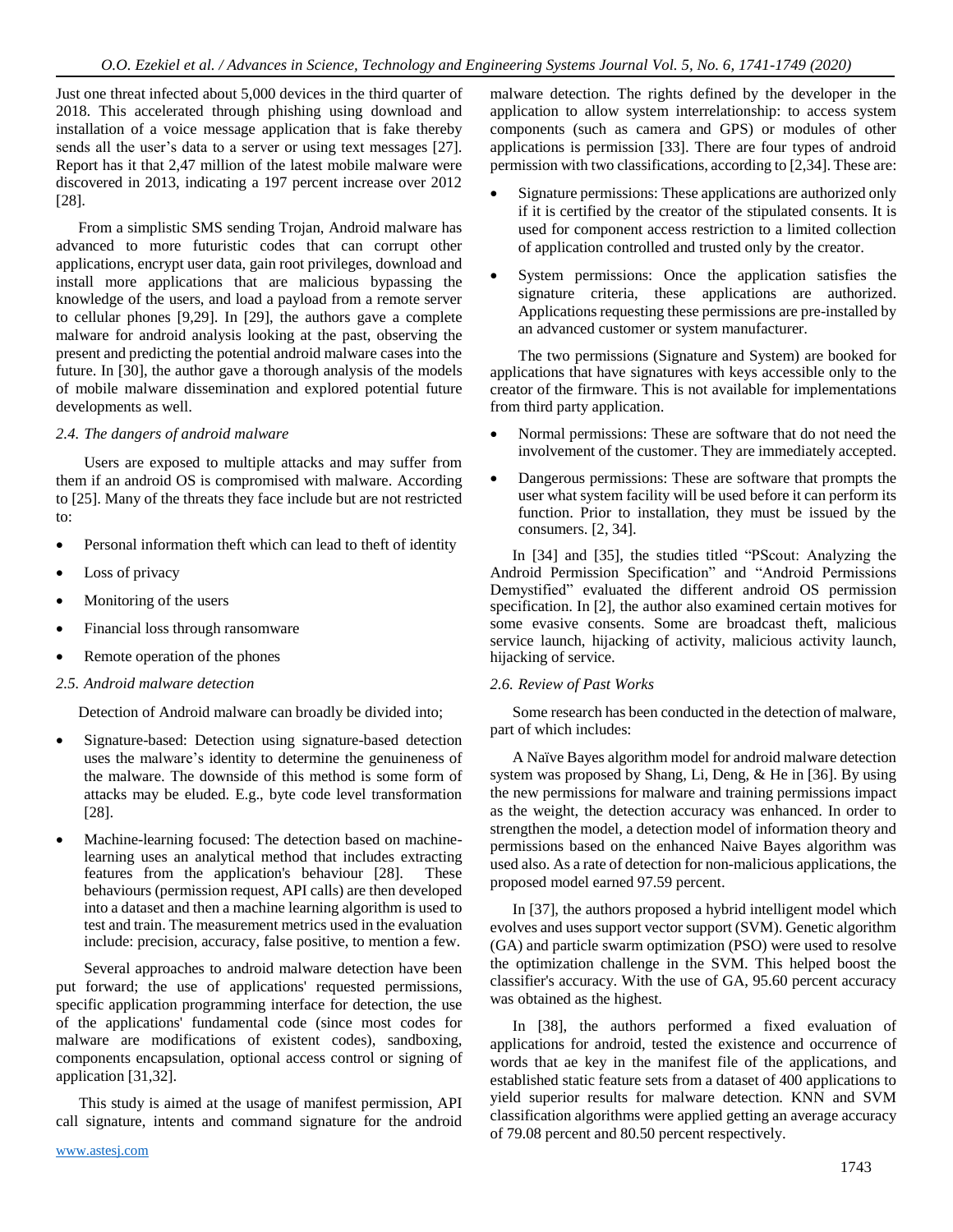In order to detect malware, Shohel Rana, Gudla, & Sung in [39] improved and analyzed certain algorithms through the implementation of a static analysis that is classifier based. When random forest was used on the dataset, 94.33 percent was obtained as the accuracy.

In [31], the authors proposed a technique of malware detection by first extracting the function call graphs from android applications and then embedding the function call graphs with a direct map feature. This was inspired by a linear-time graph kernel. They used the structural features of 12,158 samples of malware. SVM classifier was trained to differentiate between malicious and benign applications. 89% of the malware was detectable using this technique with minimal false alarms pin-pointing the code structures which are malicious within the android applications.

In [28], the authors extracted a weighted contextual API dependency graphs as program semantics which was used to create the feature sets. Authors also introduced graph similarity metrics to discover identical application behaviours for the purpose of discovering zero-day malware. In their work, a system called DroidSIFT was implemented to evaluate 2200 malwares and 13500 benign samples. It was able to correctly classify 93% malware instances while the detection of zero-day malware had a low false negative rate of 2% and false positive rate of 5.15%.

In [25], the authors presented a method of detecting malware in android by examining the manifest files of the android application since there are differences that are significant in the manifest files of benign and legitimate applications. Manifest files carry important information of the application like the name of the package, the version number of the application, the intent filter (action, category and priority), the API level, required permission, this approach was discovered to be effective by the use of real samples of android malwares. A total of 365 samples were used and the total correct detection was 90.0%.

In [5], the authors presented an automated detection system for the android platform (AMDA) where the behaviour analysis of the application was utilized. The features of both malicious and benign applications were first extracted to form the dataset used. Various algorithm in WEKA which include, Navies Bayes, decision tress and so on were used for the analysis.

In [40], the authors proposed a technique of applying the Bayesian classifier in a novel way. 1,000 samples each for both benign and malicious application was gotten. The accuracy obtained was 0.921 and true positive rate of 0.906.

In [41], the authors proposed a machine learning approach to the detection of malware in android using 200 features. These features were taken out of both the static and dynamic analysis of android applications. The deep learning technique used had an accuracy of 96.5%.

In [42], the authors used 17 supervised learning techniques to analyse adware in android devices and compared the result. It was discovered that Random Forest was the best classifier with an accuracy of 0.9838 and a false positive rate of 0.017.

This research was inspired by the recommendations by Olorunshola & Oluyomi (2019) in [1]. Their research study comprises of commonly and hardly used machine learning algorithms and it was found that multilayer perceptron (MLP) outperforms the other algorithm having an accuracy of 0.994. It was therefore recommended that other dataset should be put into consideration to confirm if MLP is dataset-specific.

# **3. Methodology**

## *3.1. Environment Description*

This research was conducted using the Waikato Environment for Information Analysis (WEKA) version 3.8.3 which was developed by Holmes, Donkin, & Witten in 1994 [43]. Ten algorithms out of the available algorithms in WEKA were used in this research.

## *3.2. Dataset Description*

From publicly available datasets, two datasets were used in the study. The first was gotten from figshare which was developed by Yerima in [15]. The dataset contains a total of 215 characteristics which were extracted from 3,799 applications; 1,260, malicious and 2,539, benign. The second was also developed by Yerima in [44]. The dataset contains 215 attributes with 15,036 instances of which 5,560 was malware and 9,476 was benign.

Table 1: Description of the Android Malware Datasets

| Description      | Dataset |        |
|------------------|---------|--------|
|                  | First   | Second |
| <b>Instances</b> | 3,799   | 15,036 |
| Malware          | 1,260   | 5,560  |
| Benign           | 2,539   | 9,476  |
| Attributes       | 215     | 215    |

Attributes/characteristics are the applications' features that were extracted. The extracted features were gotten from the manifest permission, the API call signature, the commands signature and the Intents. Some features extracted under the manifest permission are SEND\_SMS, RECORD\_AUDIO, READ\_PHONE STATE, WRITE\_SMS, USE\_CREDENTIALS, GET ACCOUNTS, MANAGE ACCOUNTS, RECEIVE SMS. Some features under the API call signature are IBinder, Binder, createSubprocess android.os.IBinder, URLClassLoader. Some features under intents are android.intent.action.ACTION\_POWER\_DISCONNECTED, android.intent.action.NEW\_OUTGOING\_CALL,

android.intent.action.CALL\_BUTTON. The command signature has only the following features /system/app, mount, /system/bin, chmod, chown and remount.

## *3.3. Classification Algorithms application*

The training and testing was carried out with the 10 algorithms chosen in the WEKA environment. The algorithms are Random forest, Naïve Bayes, Random Tree, BayesNet, Multi-layer perceptron (MLP), Decision Table, Sequential Minimal Optimization (SMO), Bagging, KStar and IBK (also known as K Nearest Neighbours classifier (KNN)). The 10-folds cross validation and 66% split were used to train and test in the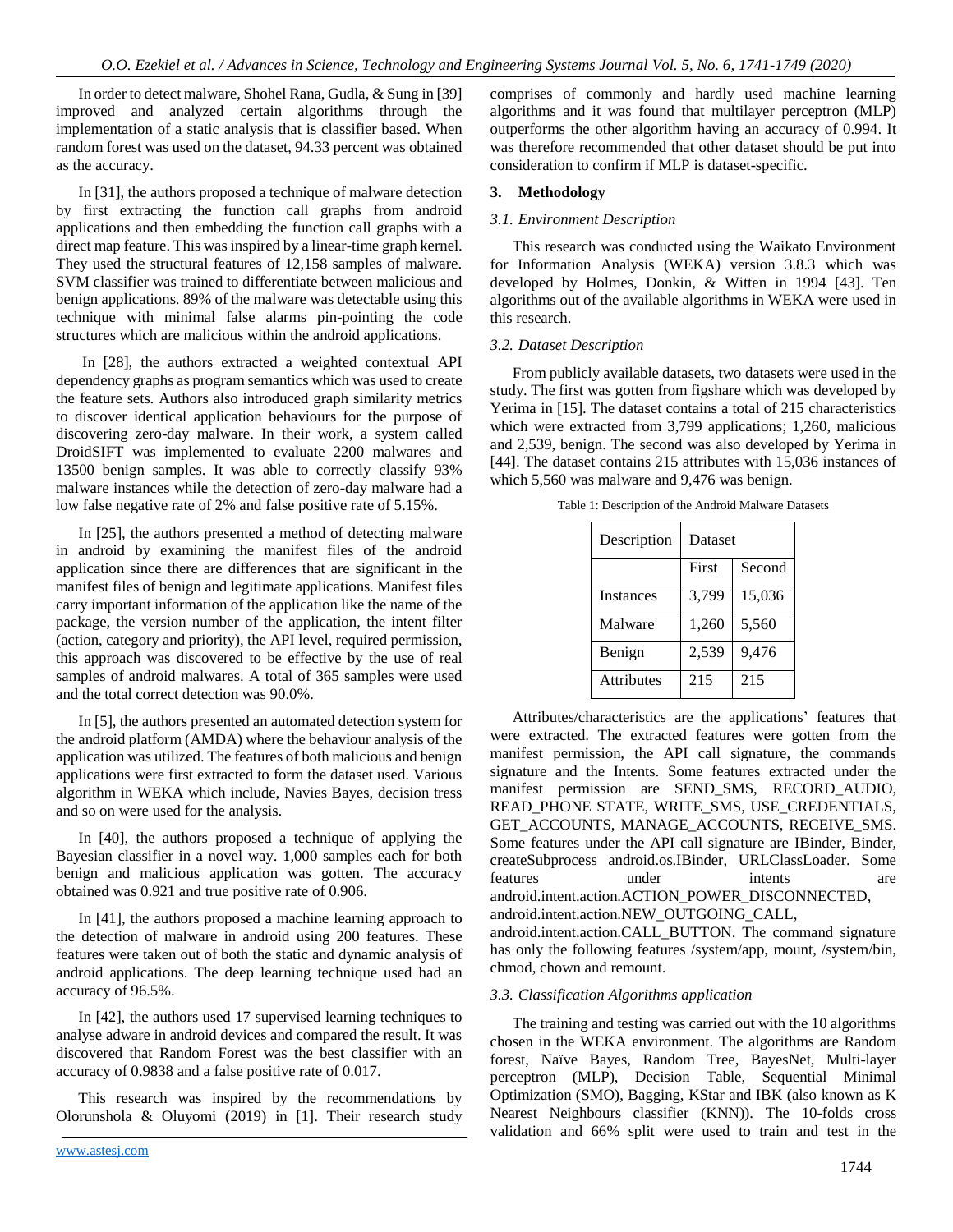condition. In the 10-folds cross-validation, the dataset is divided into 10 folds or parts wherein each fold is divulged in almost equal sizes as the full dataset while the 9 remaining is used for training. This procedure is repeated for each fold, making it ten times. The mean for all the 10 folds is then calculated for each performance metric. The 66% split divides the dataset into 66% and 34%. It uses the 66% part of the data for training while using the 34% for testing. The 66% split was used to validate each algorithm.

#### *3.4. Graphical Representation of the Methodology*

Figure 1 shows the graphical representation of the how the research was carried out.

#### *3.5. Performance Evaluation*

Below are the performance metrics used in evaluating the algorithms.

• Accuracy: This calculates the rate of applications correctly classified, taking into account true positive, false negative, true negative and false positive [45].

$$
Accuracy = \frac{TP + TN}{TP + FN + FP + TN}
$$

where  $TP = True positive$  $FN$  = False Negative  $FP = False Positive$  $TN = True Negative$ 

• False Positive Rate (FPR). This calculates the rate incorrectly classified instances as benign. A low FP-rate implies that the classifier is good. [46]

$$
FPR = \frac{FP}{FP + TN}
$$

• Precision, Recall and F-measure. Precision is the ratio of instances that are positively predicted among the retrieved instances. Recall is the ratio of instances which were positively predicted among all the instances and F-measure is the harmonic mean of recall and precision.

A high F-measure is essential since both precision and recall are desired to be at high levels [47,48]. Therefore

$$
Precision = \frac{TP}{TP + FP}
$$
  
Recall = 
$$
\frac{TP}{TP + FP}
$$
  
F-Measure = 
$$
2 x \frac{Precision}{Precision + Recall}
$$

• Receiver Operating Characteristic (ROC) curve. A high ROC value means that the algorithms are good. The true positive rate is plotted against the false positive rate [46].

ROC Curve is Plot of  $FPR(x)$  vs TPR

where TPR is True Positive Rate

• Root mean square error (RMSE). This is the predicted error's standard deviation. The error between the training and the testing dataset is the predicted error. A low RMSE means that the classifier is good [49,50].

$$
RMSE = \sqrt{1-r^2} \times SD
$$

where  $SD = Standard Deviation$ 



Figure 1: A graphical representation of the methodology

## *3.6. Algorithm Evaluated*

Below are the description of two of the algorithms that stood during this research work

- Multilayer perceptron (MLP) is a perceptron that join up with extra perceptron, packed in many layers to figure out compound problems. Every perceptron in the input layer that is first layer to the left sends outputs to all the unseen layers that is the second layer perceptrons and all the second layer perceptrons send outputs to the output layer to the right that is the final layer [51].
- Random Forest: An additional dimension of randomness was introduced to bagging to create random forest in 2001. The algorithm creates tree predictors, and for all the trees in the forest, each tree depends on the random vector differently and autonomously sampled with the same dispersal. The best of these randomly chosen predictors is used by Random Forest [52, 53].

## **4. Result and Discussion**

This sections discusses the result gotten from the analysis done.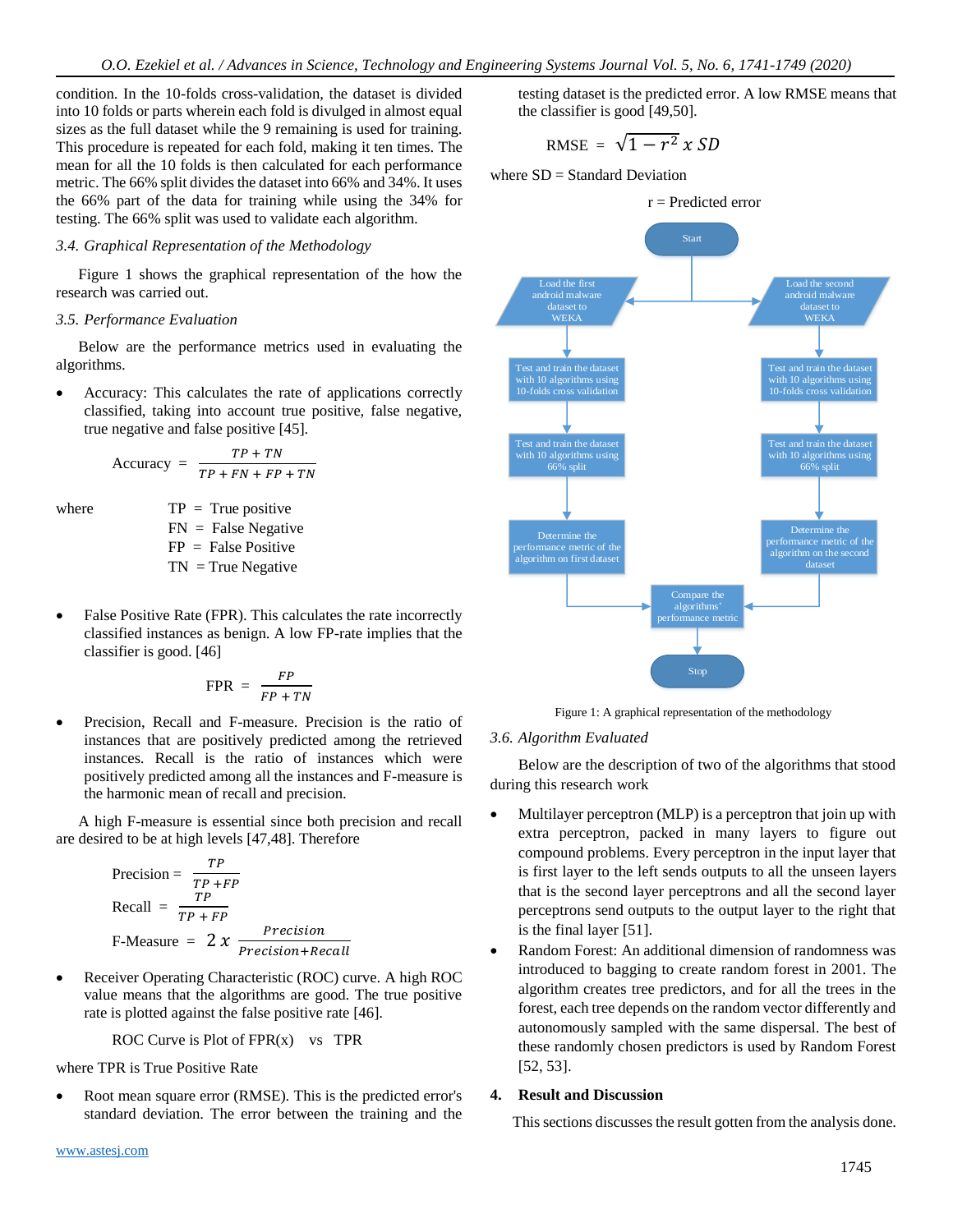## *4.1. Analysis of the result*

The dataset is made up of both malicious and innocuous applications. After the 10 algorithms have been trained and tested with the 10 folds cross validation and 66 percent split in the WEKA environment, the obtained results is discussed in this section. Table 2 and table 3 show the performance metrics of dataset 1 and dataset 2 respectively. The performance metrics used are; accuracy, RMSE, false positive, ROC, precision, recall and f-measure. Figure 1 shows a display of the best performing algorithm in WEKA using the second dataset.

#### *4.1.1. Discussion on the first dataset*

While performance was optimal for all algorithms when trained and tested with the first dataset as seen in table 2, judging by accuracy, the top performing algorithm is the multilayer perceptron (MLP) having an accuracy of 99.4% when trained and tested under 66% split as previously stated by Olorunshola and Oluyomi [1]. Under the 66% split, the MLP has the lowest false positive rate of 0.006 measured and also the highest recall (0.994), f-measure (0.994) and RMSE (00764).

Random Forest performs best measuring with respect to precision (0.993), accuracy (0.993), recall (0.993), f-measure (0.993) and ROC when trained and tested under the 10 folds cross validation [1]. MLP evaluated under the 66% split is, however, the best performing algorithm overall.

#### *4.1.2. Discussion on the second dataset*

In the second dataset, as seen in Table 3, while all algorithms perform well when evaluated with the dataset, the random forest had an accuracy of 98.9% when trained and tested under 10 folds cross validation making it the algorithm that performed best in terms of accuracy. The IBK has 0.013 as the lowest false positive rate. In comparison, the random forest has a reduced FPR of 0.016 and has the highest precision (0.989), recall (0.989), f-measure (0.989) and ROC (0.998). Kstar had the lowest RMSE of 0.0984.

|                   | <b>Accuracy</b> |       | False           |       |       | <b>Precision</b><br><b>Recall</b> |       | <b>F-Measure</b> |       | <b>ROC</b> |       | <b>RMSE</b> |        |        |
|-------------------|-----------------|-------|-----------------|-------|-------|-----------------------------------|-------|------------------|-------|------------|-------|-------------|--------|--------|
|                   |                 |       | <b>Positive</b> |       |       |                                   |       |                  |       |            |       |             |        |        |
|                   | 10              | 66%   | 10              | 66%   | 10    | 66%                               | 10    | 66%              | 10    | 66%        | 10    | 66%         | 10     | 66%    |
|                   | Folds           | Split | Folds           | Split | Folds | Split                             | Folds | Split            | Folds | Split      | Folds | Split       | Folds  | Split  |
| <b>MLP</b>        | 0.989           | 0.994 | 0.012           | 0.006 | 0.989 | 0.994                             | 0.989 | 0.994            | 0.989 | 0.994      | 0.999 | 0.999       | 0.0938 | 0.0764 |
| <b>SMO</b>        | 0.991           | 0.991 | 0.011           | 0.009 | 0.991 | 0.991                             | 0.991 | 0.991            | 0.991 | 0.991      | 0.99  | 0.991       | 0.096  | 0.0923 |
| <b>IBK</b>        | 0.992           | 0.991 | 0.008           | 0.01  | 0.992 | 0.991                             | 0.992 | 0.991            | 0.992 | 0.991      | 0.995 | 0.996       | 0.0853 | 0.0851 |
| <b>KStar</b>      | 0.992           | 0.991 | 0.01            | 0.01  | 0.992 | 0.991                             | 0.992 | 0.991            | 0.992 | 0.991      | 0.999 | 1           | 0.0811 | 0.0823 |
| Random<br>forest  | 0.993           | 0.99  | 0.013           | 0.018 | 0.993 | 0.99                              | 0.993 | 0.99             | 0.993 | 0.99       | 1     | 1           | 0.0913 | 0.0985 |
|                   |                 |       |                 |       |       |                                   |       |                  |       |            |       |             |        |        |
| <b>Bagging</b>    | 0.986           | 0.983 | 0.02            | 0.023 | 0.986 | 0.983                             | 0.986 | 0.983            | 0.986 | 0.983      | 0.999 | 0.998       | 0.1115 | 0.1186 |
| Random            | 0.972           | 0.972 | 0.033           | 0.029 | 0.972 | 0.972                             | 0.972 | 0.972            | 0.972 | 0.972      | 0.97  | 0.972       | 0.1662 | 0.1669 |
| <b>Tree</b>       |                 |       |                 |       |       |                                   |       |                  |       |            |       |             |        |        |
| <b>NaiveBayes</b> | 0.958           | 0.96  | 0.045           | 0.039 | 0.959 | 0.961                             | 0.958 | 0.96             | 0.959 | 0.96       | 0.994 | 0.995       | 0.1852 | 0.1821 |
| <b>Decision</b>   | 0.938           | 0.947 | 0.066           | 0.059 | 0.939 | 0.947                             | 0.938 | 0.947            | 0.938 | 0.947      | 0.977 | 0.979       | 0.2074 | 0.2032 |
| <b>Table</b>      |                 |       |                 |       |       |                                   |       |                  |       |            |       |             |        |        |
| <b>BayesNet</b>   | 0.927           | 0.93  | 0.046           | 0.046 | 0.937 | 0.938                             | 0.927 | 0.93             | 0.929 | 0.931      | 0.992 | 0.993       | 0.2448 | 0.2482 |

Table 2: Showing the result of the performance metrics of the algorithms on the first datase

Table 3: Showing the result of the performance metrics of the algorithms on the second dataset

|              | <b>Accuracy</b> |              | False<br><b>Positive</b> |              | <b>Precision</b> |              | Recall      |              | <b>F-Measure</b> |              | <b>ROC</b>  |              | <b>RMSE</b> |              |
|--------------|-----------------|--------------|--------------------------|--------------|------------------|--------------|-------------|--------------|------------------|--------------|-------------|--------------|-------------|--------------|
|              | 10<br>Folds     | 66%<br>Split | 10<br>Folds              | 66%<br>Split | 10<br>Folds      | 66%<br>Split | 10<br>Folds | 66%<br>Split | 10<br>Folds      | 66%<br>Split | 10<br>Folds | 66%<br>Split | 10<br>Folds | 66%<br>Split |
| <b>MLP</b>   | 0.972           | 0.97         | 0.037                    | 0.034        | 0.972            | 0.97         | 0.972       | 0.97         | 0.972            | 0.97         | 0.992       | 0.992        | 0.1621      | 0.1676       |
| <b>IBK</b>   | 0.988           | 0.985        | 0.013                    | 0.018        | 0.988            | 0.985        | 0.988       | 0.985        | 0.988            | 0.985        | 0.994       | 0.99         | 0.1032      | 0.1167       |
| <b>KStar</b> | 0.988           | 0.985        | 0.014                    | 0.018        | 0.988            | 0.985        | 0.988       | 0.985        | 0.988            | 0.985        | 0.998       | 0.998        | 0.0984      | 0.1113       |
| <b>SMO</b>   | 0.978           | 0.972        | 0.027                    | 0.035        | 0.978            | 0.972        | 0.978       | 0.972        | 0.978            | 0.972        | 0.976       | 0.969        | 0.147       | 0.1673       |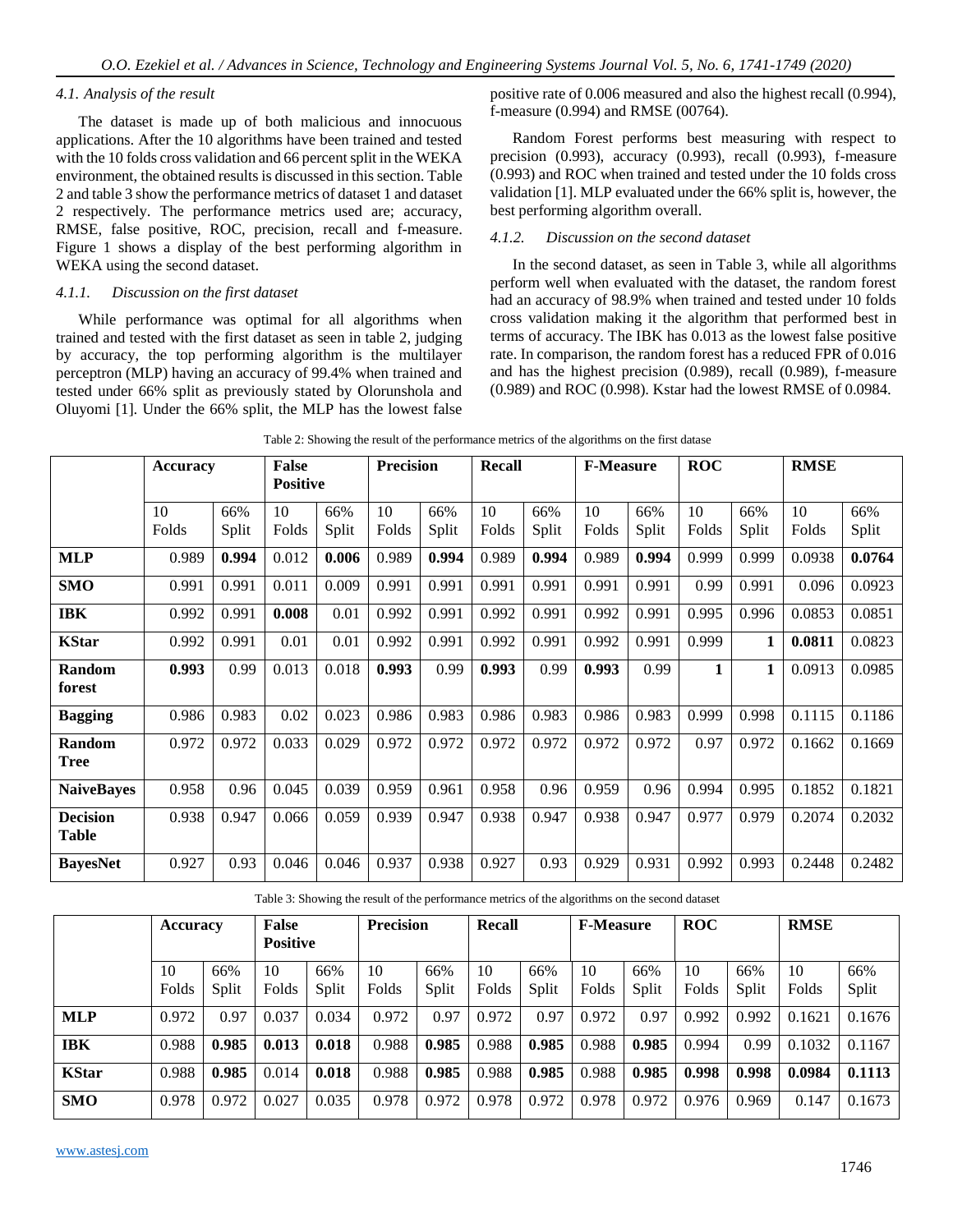|  | O.O. Ezekiel et al. / Advances in Science, Technology and Engineering Systems Journal Vol. 5, No. 6, 1741-1749 (2020) |  |  |  |
|--|-----------------------------------------------------------------------------------------------------------------------|--|--|--|
|  |                                                                                                                       |  |  |  |

| Random<br>forest                | 0.989 | 0.984 | 0.016 | 0.024 | 0.989 | 0.984 | 0.989 | 0.984 | 0.989 | 0.984 | 0.998 | 0.997 | 0.1058 | 0.121  |
|---------------------------------|-------|-------|-------|-------|-------|-------|-------|-------|-------|-------|-------|-------|--------|--------|
| <b>Bagging</b>                  | 0.978 | 0.973 | 0.029 | 0.034 | 0.978 | 0.973 | 0.978 | 0.973 | 0.978 | 0.973 | 0.996 | 0.995 | 0.1333 | 0.1465 |
| Random<br><b>Tree</b>           | 0.973 | 0.968 | 0.03  | 0.037 | 0.973 | 0.968 | 0.973 | 0.968 | 0.973 | 0.968 | 0.972 | 0.965 | 0.164  | 0.1791 |
| <b>NaiveBayes</b>               | 0.834 | 0.836 | 0.122 | 0.126 | 0.865 | 0.863 | 0.834 | 0.836 | 0.834 | 0.839 | 0.949 | 0.839 | 0.3972 | 0.3957 |
| <b>Decision</b><br><b>Table</b> | 0.922 | 0.907 | 0.077 | 0.093 | 0.924 | 0.909 | 0.922 | 0.907 | 0.922 | 0.908 | 0.976 | 0.962 | 0.2322 | 0.2524 |
| <b>BayesNet</b>                 | 0.828 | 0.829 | 0.124 | 0.128 | 0.862 | 0.861 | 0.828 | 0.829 | 0.831 | 0.831 | 0.928 | 0.925 | 0.4082 | 0.4081 |

**Ca** Weka Explorer

 $\Box$  $\times$ 

| Preprocess   Classify   Cluster   Associate   Select attributes                                                                                                                                                             | Visualize                                                                                                                                                                                                                                                                                                                                                                                                                                                                          |     |
|-----------------------------------------------------------------------------------------------------------------------------------------------------------------------------------------------------------------------------|------------------------------------------------------------------------------------------------------------------------------------------------------------------------------------------------------------------------------------------------------------------------------------------------------------------------------------------------------------------------------------------------------------------------------------------------------------------------------------|-----|
| <b>Classifier</b>                                                                                                                                                                                                           |                                                                                                                                                                                                                                                                                                                                                                                                                                                                                    |     |
| Choose RandomForest -P 100 -1100 -num-slots 1 -K 0 -M 1.0 -V 0.001 -S 1                                                                                                                                                     |                                                                                                                                                                                                                                                                                                                                                                                                                                                                                    |     |
| <b>Test options</b>                                                                                                                                                                                                         | <b>Classifier output</b>                                                                                                                                                                                                                                                                                                                                                                                                                                                           |     |
| $\bigcirc$ Use training set<br>Supplied test set<br>Set<br>Cross-validation Folds 10<br>% 66<br>$\bigcirc$ Percentage split<br>More options<br>(Nom) class<br>Stop<br>Start<br><b>Result list (right-click for options)</b> | Time taken to build model: 27.64 seconds<br>=== Stratified cross-validation ===<br>--- Summary ---<br>98.896 %<br>Correctly Classified Instances<br>14870<br>$1.104 -$<br>166<br>Incorrectly Classified Instances<br>0.9762<br>Kappa statistic<br>Mean absolute error<br>0.036<br>Root mean squared error<br>0.1058<br>Relative absolute error<br>7.7288 %<br>Root relative squared error<br>21.9223 %<br>Total Number of Instances<br>15036<br>=== Detailed Accuracy By Class === |     |
| 11:38:08 - trees.RandomForest                                                                                                                                                                                               | TP Rate FP Rate Precision Recall F-Measure MCC<br>ROC Area PRC Area Class<br>0.976<br>0.003<br>0.985<br>$0.976$ 0.998<br>0.998<br>s<br>0.994<br>0.976<br>0.986<br>0.997<br>0.991<br>0.976<br>0.999<br>B<br>0.997<br>0.024<br>0.998<br>0.989<br>0.989<br>0.9890.989<br>$0.976$ 0.998<br>0.999<br>Weighted Avg.<br>0.016<br>=== Confusion Matrix ===<br>$b \leftarrow$ classified as<br>$\mathbf{a}$<br>$5427$ 133   a = S<br>$339443$   b = B                                       |     |
| <b>Status</b><br>OK                                                                                                                                                                                                         |                                                                                                                                                                                                                                                                                                                                                                                                                                                                                    | Log |

Figure 2: A display of Random forest in the environment using the second dataset.

Under the 66% split, KStar and IBK performs best with the same accuracy (98.5%), false negative (0.018), precision (0.985), recall (0.985) and f-measure (0.985). Kstar performs best in terms of ROC and RMSE with values of 0.998 and 0.1113 respectively. However, the overall best performing algorithm is Random forest tested under the 10 folds cross validation.

[www.astesj.com](http://www.astesj.com/)  Although MLP was found to have the best performance under the 66% split when tested with the first dataset, it is seen that it was not able to maintain this performance when tested on the second dataset, this shows that MLP is data-set specific. This is as a result of the increased instances in the second dataset. The performance metrics of MLP was not maintained as a result of the increase in the instances. It is noteworthy in the classification of the first dataset that the analysis done under the 10 folds cross validation shows that random forest performs best with an accuracy of 99.3% having a difference of 0.001 when compared to MLP. The performance metric of random forest was further confirmed when analysis was done on the second dataset. It was observed that random forest performs best when trained and tested under the 10 folds cross validation. This therefore backs up the result of the first dataset analysis proving that random forest is not data specific.

#### **5. Conclusion and Recommendations**

Malicious applications has increasingly become sophisticated and complex with advancement in technological innovation. Models and methods for improved detection of such malware have been actively developed by various researchers in the field. The goal of this research study was to evaluate/appraise classification algorithms for malware in android detection. After the analysis in the WEKA domain, it was found that the performance metric of MLP was diminished with increased instances, making it dataset-specific. Random forest was found to perform better than the other algorithms with the first and second dataset when trained and tested under the 10 folds cross validation, having an accuracy of 99.3% and 98.9% respectively. Therefore, the contribution of this research is to determine that random forest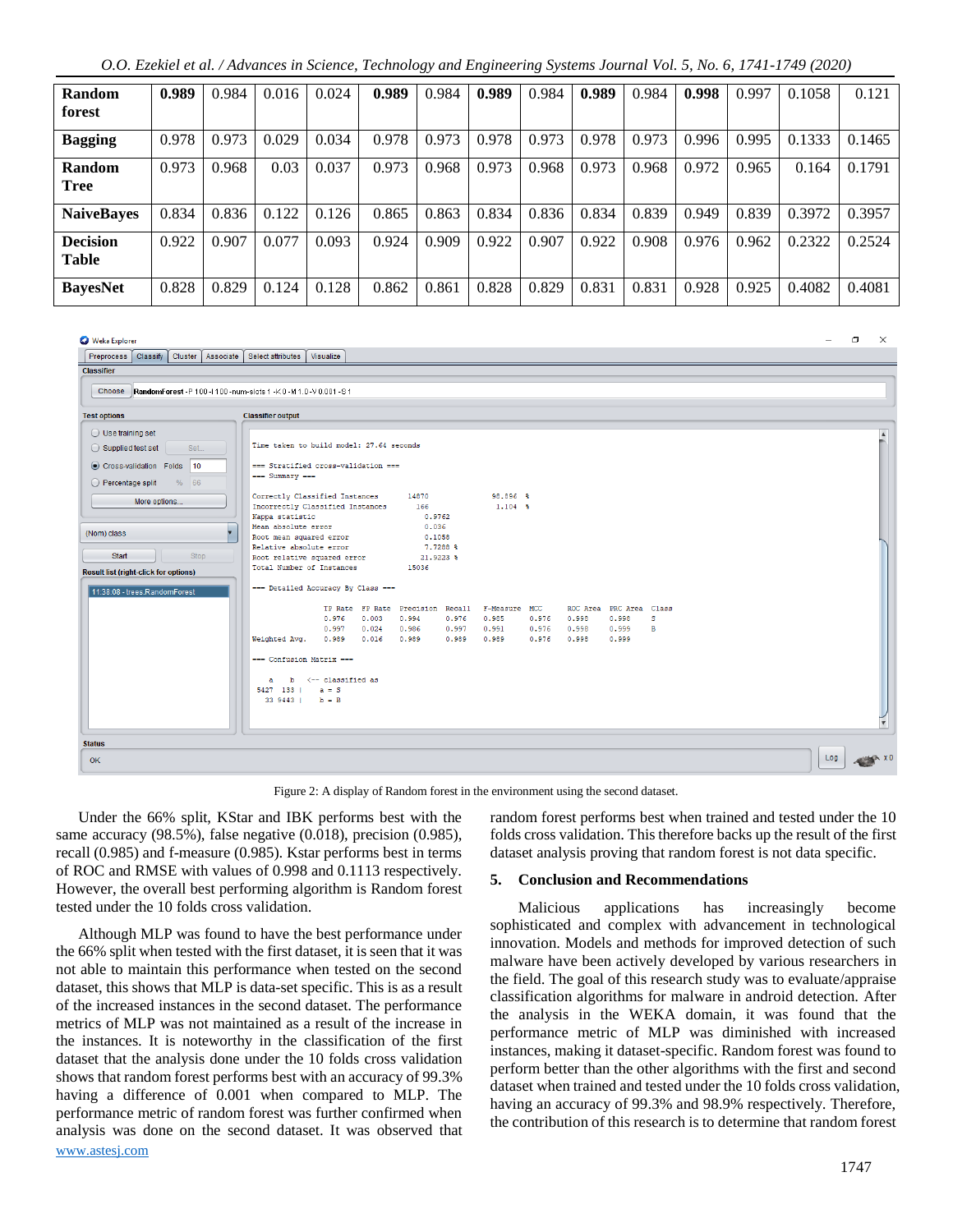is the best performing algorithm in the detection of Android malware. Random forest is being proposed for use as the classification algorithm when building an android application for the purpose of android malware detection.

Further studies can consider selecting the best features of the dataset through feature selection or optimization for better performance. Other classification techniques under the reinforcement and unsupervised learning can be trained and tested. The studies should consider using Random forest as the classification and detection algorithm when developing antimalwares, so as to provide a safe space for android users.

#### **Conflict of Interest**

The authors declare no conflict of interest.

#### **References**

- [1] O.E. Olorunshola, A.O. Oluyomi, "ANDROID APPLICATIONS MALWARE DETECTION: A Comparative Analysis of some Classification Algorithms," in 2019 15th International Conference on Electronics, Computer and Computation, ICECCO 2019, Institute of Electrical and Electronics Engineers Inc., 2019, doi:10.1109/ICECCO48375.2019.9043284.
- [2] E. Chin, A.P. Felt, K. Greenwood, D. Wagner, "Analyzing Inter-Application Communication in Android," in Proceedings of the 9th international conference on Mobile systems, applications, and services, ACM: 239–252, 2011, https://doi.org/10.1145/1999995.2000018
- [3] OS Timeline, Mobile operating system Wikipedia, 2020.
- [4] A. Developers, "What is android," 2011,
- [5] K.J. Abela, D.K. Angeles, J.R.D. Alas, R.J. Tolentino, M.A. Gomez, "An Automated Malware Detection System for Android using Behavior-based Analysis AMDA," in International Journal of Cyber-Security and Digital Forensics (IJCSDF), Citeseer: 1–11, 2013.
- K. Nadia, The risks of third-party app stores, 2020.
- [7] Ian Blair, Mobile App Download and Usage Statistics (2020) BuildFire, 2020.
- [8] P. Tracy, Smartphone Banking Definition & Example | InvestingAnswers, 2020.
- [9] S. Verma, S.K. Muttoo, "An Android Malware Detection Framework-based on Permissions and Intents," Defence Science Journal, **66**(6), 618–623, 2016, DOI : 10.14429/dsj.66.10803.
- [10] A.P. Felt, E. Ha, S. Egelman, A. Haney, E. Chin, D. Wagner, "Android Permissions : User Attention , Comprehension , and Behavior," in Proceedings of the eighth symposium on usable privacy and security, ACM: 3, 2012, https://doi.org/10.1145/2335356.2335360.
- [11] M. Vennon, "Android malware: Spyware in the Android Market," Technical Report, SMobile Systems, 2010.
- [12] G. Thompson, Android Malware Steals Data From Apps, Records Audio, Captures Screenshots - Binary Defense, 2020.
- [13] Webroot, The Dangers of Hacking and What a Hacker Can Do to Your Computer | Webroot, 2020.
- [14] Norton, Zero-day vulnerability: What it is, and how it works, 2020.
- [15] S.Y. Yerima, Android malware dataset for machine learning 1 (Version 1), 2018, doi:https://doi.org/10.6084/m9.figshare.5854590.v1.
- [16] J. Callaham, The history of Android OS: its name, origin and more, 2019.
- [17] J. Alabaster, Android founder: We aimed to make a camera OS | PCWorld, IDG News Service, 2013.
- [18] W. Bellevue, T-Mobile Unveils the T-Mobile G1 the First Phone Powered by Android | T-Mobile Newsroom, 2008.
- [19] Android version history, Android version history, Wikipedia, 2019.
- [20] Android 10 | Android, 2019.
- [21] M. Grace, Y. Zhou, Q. Zhang, S. Zou, X. Jiang, "RiskRanker: Scalable and Accurate Zero-day Android Malware Detection Categories and Subject Descriptors," in Proceedings of the 10th international conference on Mobile systems, applications, and services, ACM: 281–294, 2012, https://doi.org/10.1145/2307636.2307663
- [22] D. Kavinya, R.S. Priya, R. Deebika, "Vulnerabilities attacks on mobile operating systems ( Android versus iOS ): A review," International Journal of Advance Research, Ideas and Innovations in Technology, **4**(5), 214–216,

2018.

- [23] Statista, Number of available applications in the Google Play Store from December 2009 to June 2019, Google Play Store: Number of Available Apps 2009-2019, 2019.
- [24] W. Enck, M. Ongtang, P. McDaniel, "Understanding Android Security," IEEE Security & Privacy, **7**(1), 50–57, 2009, https://doi.org/10.1109/MSP.2009.26
- [25] R. Sato, D. Chiba, S. Goto, "Detecting Android Malware by Analyzing Manifest Files," Proceedings of the Asia-Pacific Advanced Network, **36**(17), 23–31, 2013, http://dx.doi.org/10.7125/APAN.36.4.
- [26] J. Networks, Juniper networks third annual Mobile threats report, 2013.
- [27] Alexandre Mundo Alguacil, C. Beek, C. Castillo, T. Dunton, J. Fokker, S. Grobman, T. Hux, N. Minihane, L. Munson, E. Peterson, M. Rivero, T. Roccia, C. Schmugar, R. Samani, R. Sims, D. Sommer, B. Sun, McAfee Labs Threats Report: December 2018, 2018, doi:10.1016/s1361- 3723(19)30004-1.
- [28] M. Zhang, Y. Duan, H. Yin, Z. Zhao, "Semantics-Aware Android Malware Classification Using Weighted Contextual API Dependency Graphs," in Proceedings of the 2014 ACM SIGSAC conference on computer and communications security, ACM: 1105–1116, 2014, https://doi.org/10.1145/2660267.2660359.
- [29] C. Castillo, Android Malware Past , Present , and Future, 2011.
- [30] S. Peng, S. Yu, A. Yang, "Smartphone malware and its propagation modeling: A survey," IEEE Communications Surveys and Tutorials, **16**(2), 925–941, 2014, doi:10.1109/SURV.2013.070813.00214.
- [31] H. Gascon, F. Yamaguchi, D. Arp, K. Rieck, "Structural Detection of Android Malware using Embedded Call Graphs Categories and Subject Descriptors," in Proceedings of the 2013 ACM workshop on Artificial intelligence and security, 45–54, 2013, https://doi.org/10.1145/2517312.2517315.
- [32] L. Davi, A. Dmitrienko, A. Sadeghi, M. Winandy, "Privilege Escalation Attacks on Android," in International conference on Information security, Springer, Berlin, Heidelberg: 346–360, 2010, https://doi.org/10.1007/978-3- 642-18178-8\_30
- [33] F. Di Cerbo, A. Girardello, F. Michahelles, S. Voronkova, "Detection of malicious applications on android OS," Lecture Notes in Computer Science (Including Subseries Lecture Notes in Artificial Intelligence and Lecture Notes in Bioinformatics), **6540 LNCS**(January 2010), 138–149, 2011, doi:10.1007/978-3-642-19376-7\_12.
- [34] K.W.Y. Au, Y.F. Zhou, Z. Huang, D. Lie, "PScout: Analyzing the Android Permission Specification," in Proceedings of the 2012 ACM conference on Computer and communications security, ACM: 217–228, 2012, https://doi.org/10.1145/2382196.2382222.
- [35] A.P. Felt, E. Chin, S. Hanna, D. Song, D. Wagner, "Android Permissions Demystified," in Proceedings of the 18th ACM conference on Computer and communications security, ACM: 627–637, 2011, https://doi.org/10.1145/2046707.2046779.
- [36] F. Shang, Y. Li, X. Deng, D. He, "Android malware detection method based on naive bayes and permission correlation algorithm," Cluster Computing, **21**(1), 955–966, 2017, doi:10.1007/s10586-017-0981-6.
- [37] W. Ali, "Hybrid Intelligent Android Malware Detection Using Evolving Support Vector Machine Based on Genetic Algorithm and Particle Swarm Optimization," IJCSNS International Journal of Computer Science and Network Security, 19(9), September 2019.
- [38] M. Kakavand, M. Dabbagh, A. Dehghantanha, "Application of machine learning algorithms for android malware detection," ACM International Conference Proceeding Series, (February 2019), 2018, doi:10.1145/3293475.3293489.
- [39] M. Shohel Rana, C. Gudla, A.H. Sung, "Evaluating machine learning models for android malware detection - A comparison study," ACM International Conference Proceeding Series, (March 2019), 17–21, 2018, doi:10.1145/3301326.3301390.
- [40] S.Y. Yerima, S. Sezer, G. Mcwilliams, I. Muttik, "A New Android Malware Detection Approach Using Bayesian Classification," in 2013 IEEE 27th international conference on advanced information networking and applications (AINA), IEEE: 121–128, 2013.
- [41] Z. Yuan, Y. Lu, Z. Wang, Y. Xue, "Droid-Sec : Deep Learning in Android Malware Detection," in ACM SIGCOMM Computer Communication Review, ACM: 371–372, 2014, https://doi.org/10.1145/2619239.2631434.
- [42] J.Y. Ndagi, J.K. Alhassan, "Machine learning classification algorithms for adware in android devices: A comparative evaluation and analysis," in 2019 15th International Conference on Electronics, Computer and Computation, ICECCO 2019, Institute of Electrical and Electronics Engineers Inc., 2019,